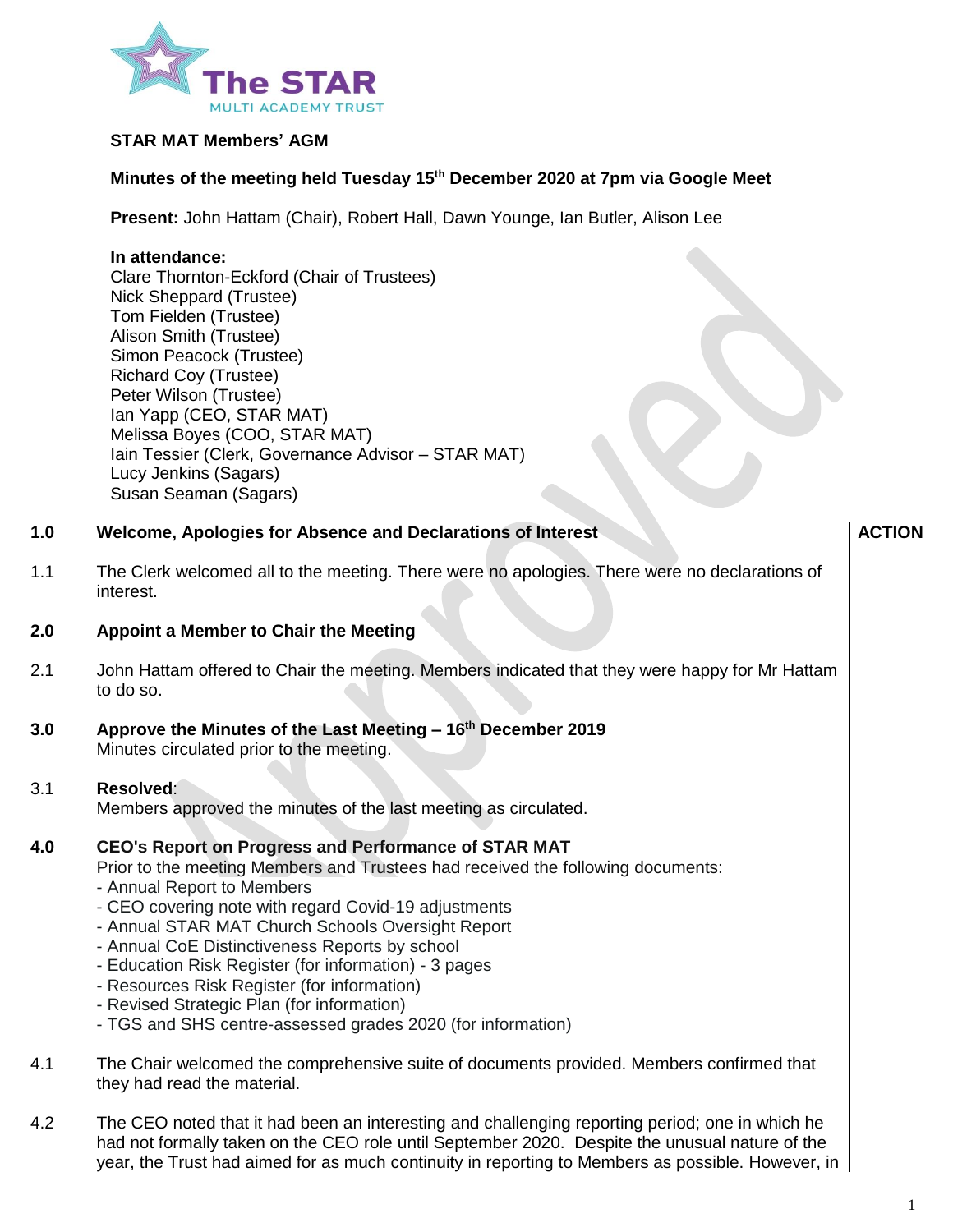the material circulated there was some historic data, such as in the Church reports. Those reports had been compiled and aligned in accordance with the expectations of their Diocesan advisor. The CEO felt that he needed to describe in narrative form the year the Trust had been through, with closure of schools etc. The outcomes from secondary schools were centre assessed and standalone and not nationally benchmarked, thus there was no analysis or evaluation. With regards the education risk register, certain threads were more up-to-date than others. A further update of this would take place in January. The CEO had wished for this register to also be more evaluative but given the year at hand this was difficult to achieve. The Chair of the Trust Board wished to highlight the outstanding contribution of the CEO and COO in what had proved to be an extremely challenging year.

Questions and comments were invited.

- 4.3 The strategic plan was very thorough. Everyone acknowledged the barriers to delivering certain elements but clearly efforts to mitigate these barriers had been made. The CEO was invited to comment on how he viewed its delivery moving into next year. The plan had been written with a caveat that Covid could be a limiting factor. Whilst this had been the case, it had also been an accelerating factor for other parts of the plan. An example of this would be the ICT strategy; The Trust had taken this forward at speed to facilitate a quality online learning offer. Remote learning was now in place for all schools. Delivery of the strategic plan was on course and the CEO was confident that large parts of it would be delivered as planned. The Trust was also evaluating that progress using the established KPIs. Members would be given an evaluation update in January as promised. Some alterations to the plan had been required, such as the ICT infrastructure.
- 4.4 With reference to the Church school reports, a Member had noticed that none had identified training needs. Had this been looked at? The CEO replied that training considerations for those schools would be looked at alongside the other, non-Church schools. The CEO would pick up the Member's specific point with the CE school headteachers – he acknowledged that the reports outlined CPD but not further training needs. The Diocese had offered schools a deadline in the Spring Term to deliver these reports but the Trust had wanted to ensure they were ready for this Members' AGM. The Headteachers might have training needs in mind but not articulated these in the reports at this time. The Chair welcomed the CEO picking this up with headteachers in due course, although Members were not wanting to unnecessarily burden headteachers at this time.
- 4.5 Looking at the risk register, risks linked to pupil absence had been identified. With absence having been higher for some schools in this recent period, were certain schools now at more risk? The CEO had spoken with the NYCC team and headteachers were working through the revised statutory guidance on recording attendance. Currently, those pupils self-isolating were discounted from absence figures but those testing positive for Covid and therefore absent due to illness were marked as absent. Attendance in MAT schools was actually quite high and, for some of the schools, higher than it was pre-Covid.
- 4.6 Comments around 6<sup>th</sup> form recruitment and collaboration had been noted. Were the 6<sup>th</sup> forms at risk of not being viable? The COO said that an SRMA had conducted a viability study. The Trust had not yet digested the recently received report on their findings. A management response would be compiled. Viability largely depended upon student numbers increasing. There would need to be an honest discussion on the way forward as the  $6<sup>th</sup>$  form provisions were a risk from a financial perspective. However, the finances were only one aspect to consider. The CEO said that the Trust also needed to consider if the  $6<sup>th</sup>$  forms provided suitable and aspirational environments to service the needs of students. From that perspective, the  $6<sup>th</sup>$  forms needed to be assessed and the Trust needed to look at what other settings were doing to be successful. The Chair of the Trust Board said that continuation of 6<sup>th</sup> form provision could not be based purely on the finances. Online learning could be the key to operating  $6<sup>th</sup>$  forms with an improved offer and a lower cost base. This matter was on Trustees' radar.
- 4.7 The Chair asked the CEO what kept him awake at night. The CEO replied that at present, in fact since March, there had been a necessary preoccupation with Covid and Health and Safety and now it was about managing the transition back to some form of normality. Re-establishing levels of accountability across the piece was necessary. Of immediate concern was the promise to provide

**IY**

**IY**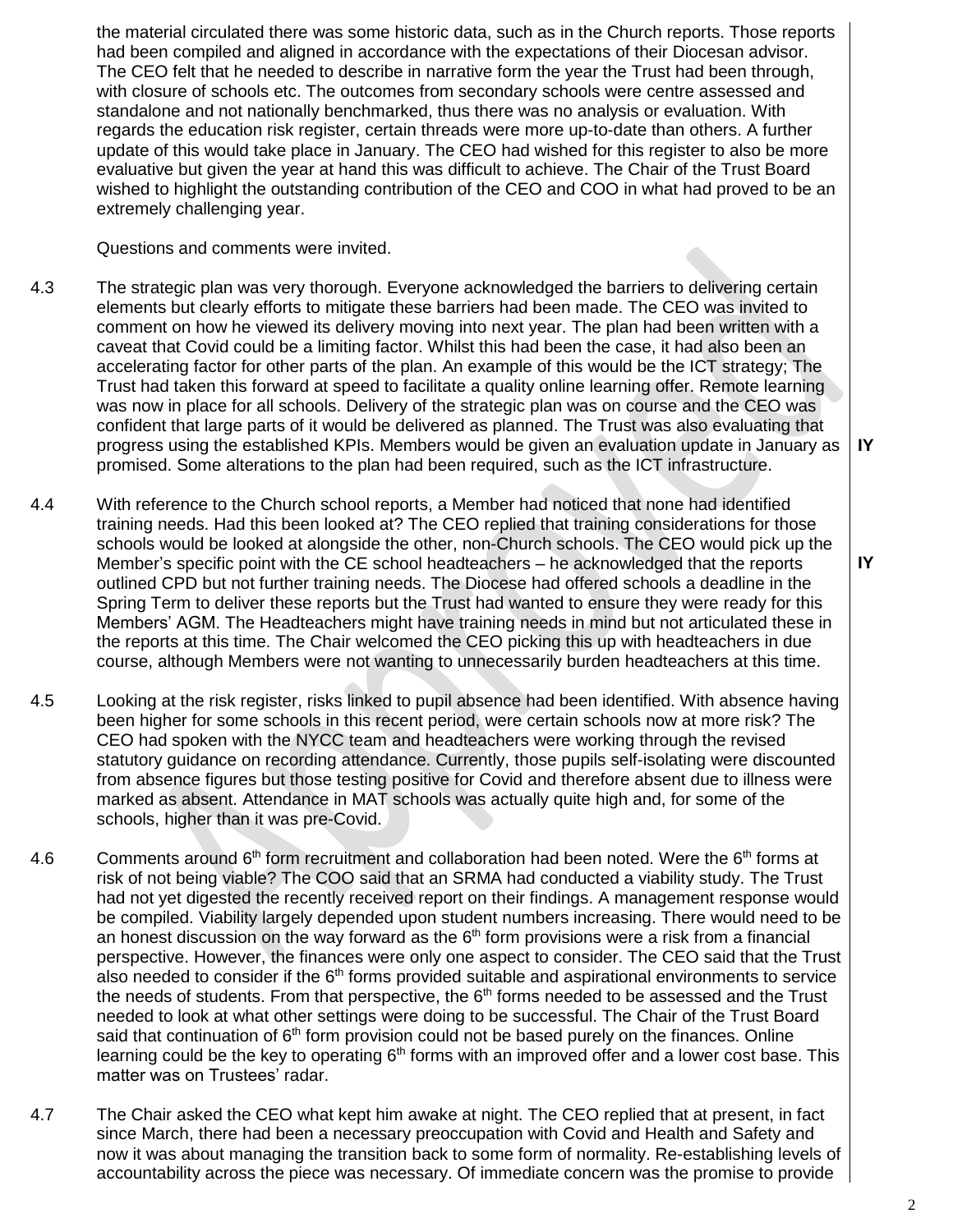testing in schools, with no clear idea on how this would be delivered in practice. The level of guidance issued in the last year had been challenging in itself to navigate simply due to the sheer amount of it and that fact that it constantly changed. Interpreting guidance and then forging a path came with difficulties associated with resourcing. Factor in things like 27 staff absences across two schools at one-point this term, Members could understand the logistical and operational challenges the leadership faced. Having to move beyond that and return to looking at impact and strategy was not always easy.

- 4.8 The Chair asked the Chair of the Trustees what they were most proud of over the past year. The CofT was proud of the way the Trust's governance systems had evolved, particularly the way the MAT Board had developed a formal mechanism to step-in and support and improve governance where issues had been identified. Modelling good governance, bringing people together and building capacity through recruitment were very important in the current climate. The Chair agreed about the importance of strong governance and is contribution in driving better performance.
- 4.9 Was the current size of the Trust something that everyone was comfortable with? The CEO said that there were no plans for further expansion at this time. There had been some exploration pre-March but there was no capacity to take on a struggling school. The MAT might consider taking on another school if it was approached by a stronger school that would add value and capacity to what was already there. Ideally, the Trust would like to take on another secondary setting but again that would depend upon the strength of the prospective partner setting. The Chair welcomed the clarification.

#### **5.0 Presentation of the End of Year Accounts**

Prior to the meeting Members and Trustees had received the following documents:

- Audit report and findings
- Final accounts (approved by Trustees on 2<sup>nd</sup> December)
- 5.1 The Trust Board had approved the accounts at their meeting on 2<sup>nd</sup> December, and this was an opportunity for Members to receive these for information and scrutiny. The COO noted that the auditors were present to take questions and make a presentation if requested. This had been a challenging year due to Covid, although school closures had resulted in some financial benefits and the Trust closed the year with good reserves to carry forward. The Chair welcomed a clean set of accounts, with only minor recommendations and clear indication that previous items had been dealt with. The COO had delivered on her promise of last year to balance the books. This was not easy in the current climate. The COO and her team were congratulated on their efforts.
- 5.2 Prior to the inception of the Trust, schools had been told of the efficiency savings that came with academisation. Where were the financial gains moving forward? For example, were further renegotiations on contracts possible? The Chair of the Trust Board assured Members that contracts was one area being closely looked at and that capacity at Trust level had been introduced to allow that to happen. The CEO noted the existence of a contracts risk register (RAG rated). Contracts were prioritised for a variety of reasons, not just on the basis of cost and/or financial benefit. Those in the current renewal cycle might yield savings, such as the cleaning contract. There were several other likely opportunities. The SRMA had not identified any potential savings in this financial year but such savings were possible the following year. The CEO was frank in his assessment that any gains at this stage might well be eaten up by in-year costs linked to Covid and no-one could say with certainty how long those additional costs would affect schools.
- 5.3 How did the Trust ensure compliance in what was a complex environment? The COO replied that on the finance side her team was working closely with schools to improve budget monitoring and with LGBs to improve financial governance. The central team was now adept at running financial reports. Procedures were robust but improvements could still be made. Such improvements were easier to implement no that the back office had more capacity. The Chair noted spirited conversations at recent Trustee meetings about large variances in the secondary school budgets and invited further comment. Members were assured that measures had been put in place to support adequate monitoring pending recruitment. Adverse monthly variances could be adequately captured and questioned.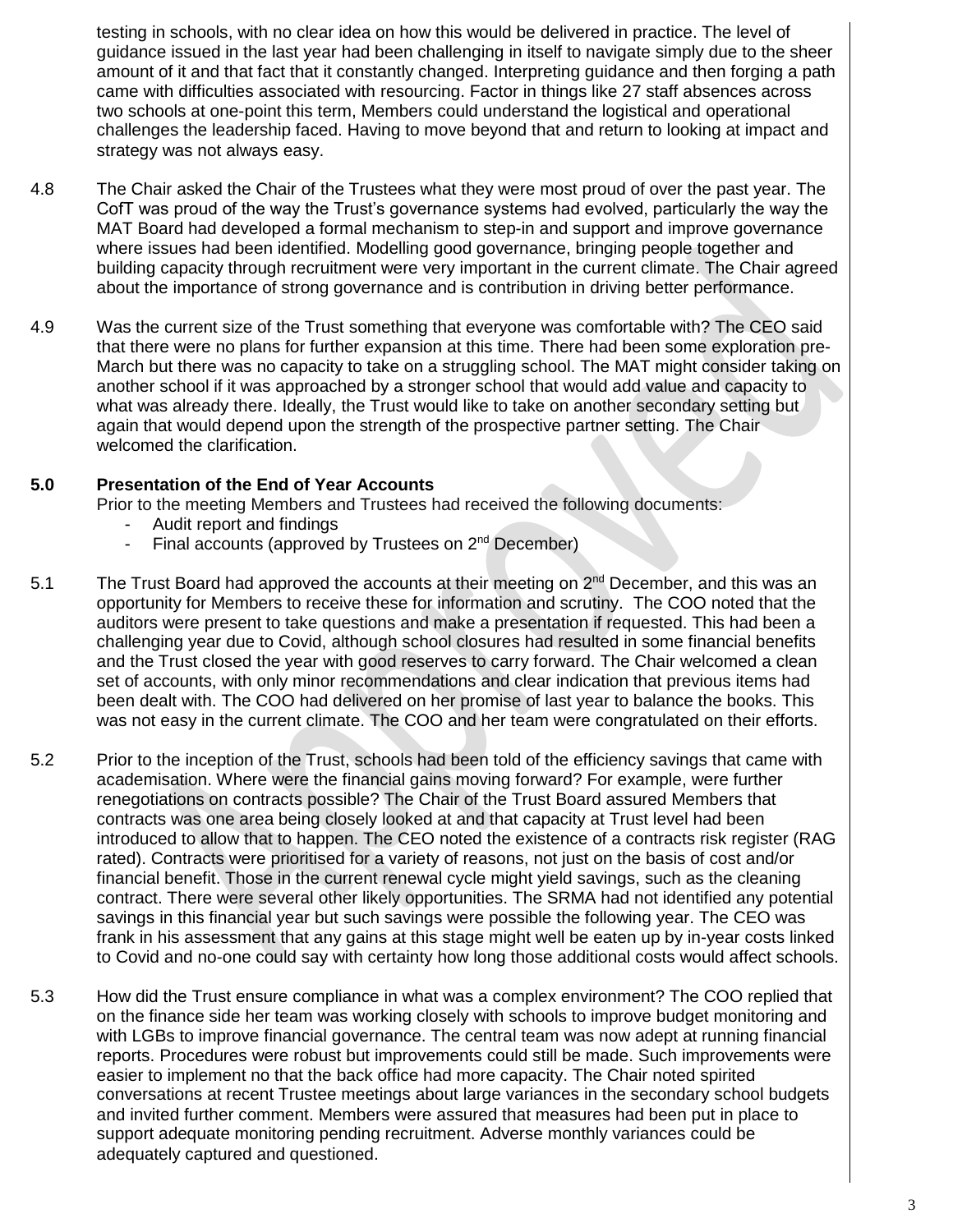## *Robert Hall left the meeting*

5.4 To arrive at a small in-year surplus for 2020 was a good result. What were the in-year costs around Covid looking like? The COO did express some concerns. Supply cover would be monitored, as this had the potential to spiral. Given the requirement for additional ventilation of classrooms, heating and energy costs were likely to increase too. The Trust had deployed day cleaners to schools and cleaning provision had increased generally and this came with higher costs. The cleaning contract was being looked at but it was not possible at this stage to say whether that would yield meaningful savings.

#### **6.0 Update on Recruitment of a Permanent CEO**

*Mr Yapp was invited to leave the meeting*

6.1 The Chair invited the Chair of the Trust Board to update Members on this matter. The Trust would be advertising in the new year for a permanent, full-time CEO. There was a firm expectation that the interim CEO would apply and would be viewed as a strong candidate. The recruitment process and panel had now been agreed. The Chair said that the Trustees had been right to advertise externally. Interviews were planned for February.

*Nick Sheppard left the meeting. Ian Yapp re-joined the meeting.*

#### **7.0 Any Other Urgent Business**

- 7.1 Given the challenges faced by schools, how was the Trust supporting the mental wellbeing of staff and students? The CEO said that this was quite a complex matter to distil in a brief answer. To a large extent such oversight was devolved to school level. Every school had a staff wellbeing strategy in place, with methods for supervision of staff therein. Conversations with headteachers had focussed on school improvement strategy but discussion about staff wellbeing had been included. Examples were provided. The Trust had outlined some non-negotiables on this subject. The wellbeing thread of the people strategy was very pertinent this year. Schools were addressing student wellbeing in a variety of ways. There were pastoral teams, well-being surveys, learning mentors and nurture programmes, as well as utilising catch-up funding. The various approaches had been discussed across Trust leadership. Leadership had also listened to parents and families about how their children had managed during lockdown and were handling the transition back to school. The vast majority of children had returned very positively. The work ethic, behaviour and passion for learning of Y11s was noted.
- 7.2 The Chair wished to address the recent difference of opinion between Trustees and Members about the Trust Board's composition. The passion of the Chair and Trustees was acknowledged but Members still felt that the right decision had been made. The Chair hoped that all concerned would still work together for the benefit of the 4000+ children in the Trust. The Chair also encouraged everyone to examine ways in which Trustees and Members could work together more closely going forward, whilst respecting the formal roles that Members and Trustees held. The Chair of the Trust Board responded saying that the disagreement had been put behind them and they looked forward to working with Members in the future.
- 7.3 The Chair concluded that there was a lot to be proud of in the last year. The Chair wanted Trustees to continue to focus on and prioritise the children who needed most support to close gaps to their peers; those children least able, through their circumstances, to weather the storm. On behalf of the Members, the Chair thanked Trustees for their contributions over the past year.

*The meeting closed at 8.15pm*